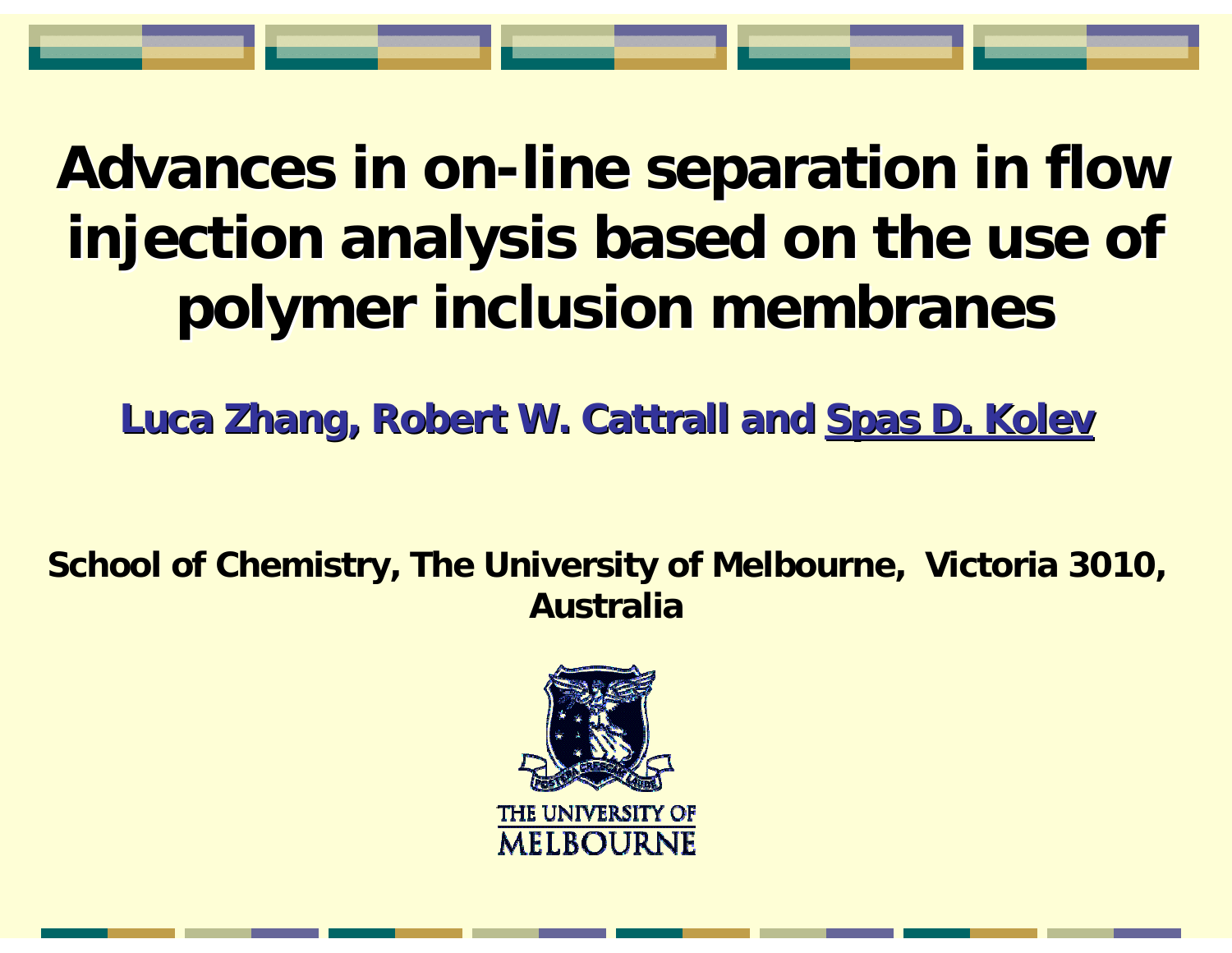

## **Flow Injection Analysis Flow Injection Analysis**

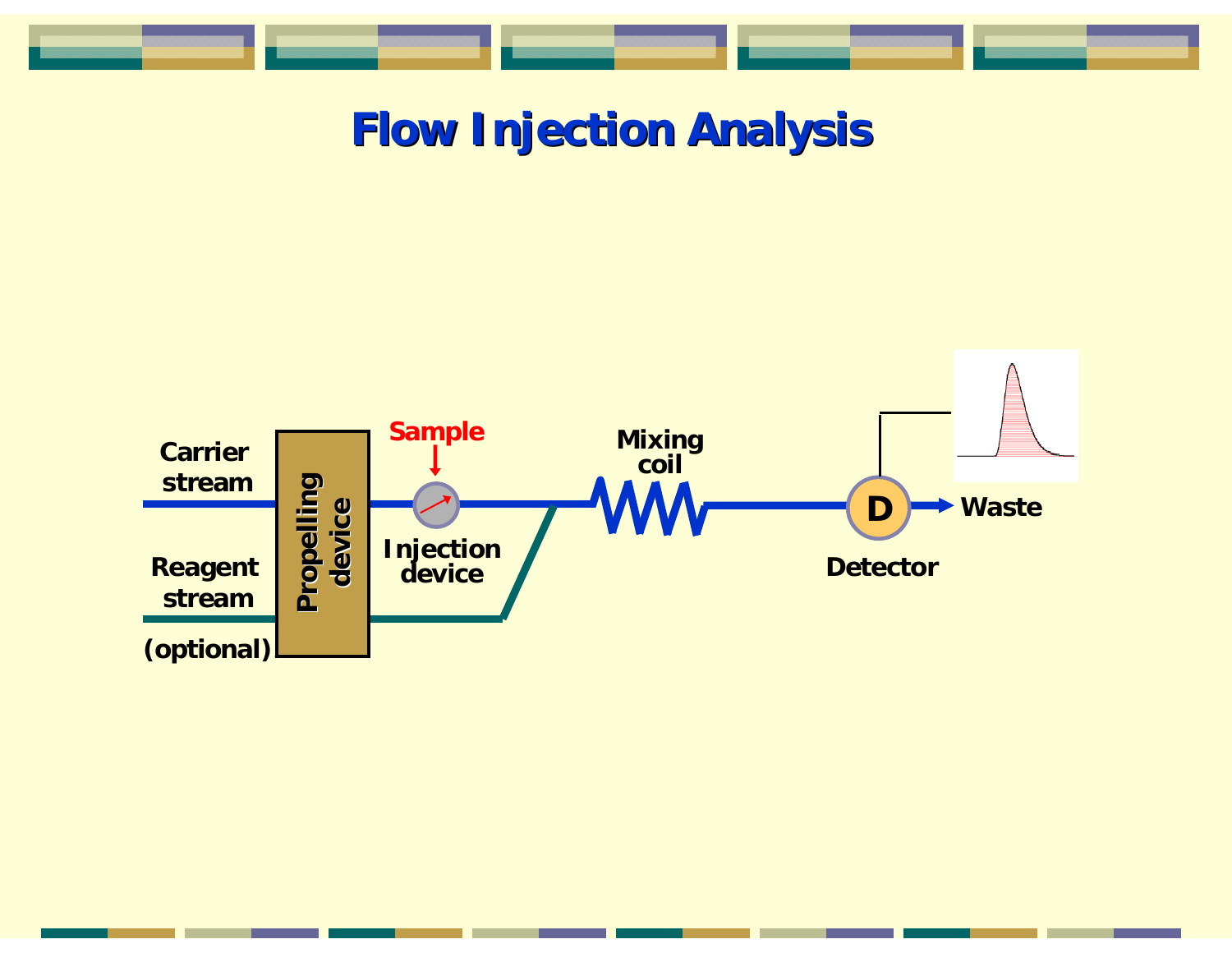# **Liquid-liquid Extraction in Flow Injection Analysis liquid Extraction in Flow Injection Analysis Segmented liquid/liquid extraction**



**Advances in Flow Injection Analysis and Related Techniques, Vol. 54 Comprehensive Analytical Chemistry, Eds. SD Kolev and ID McKelvie, Elsevier, Amsterdam, 2008.**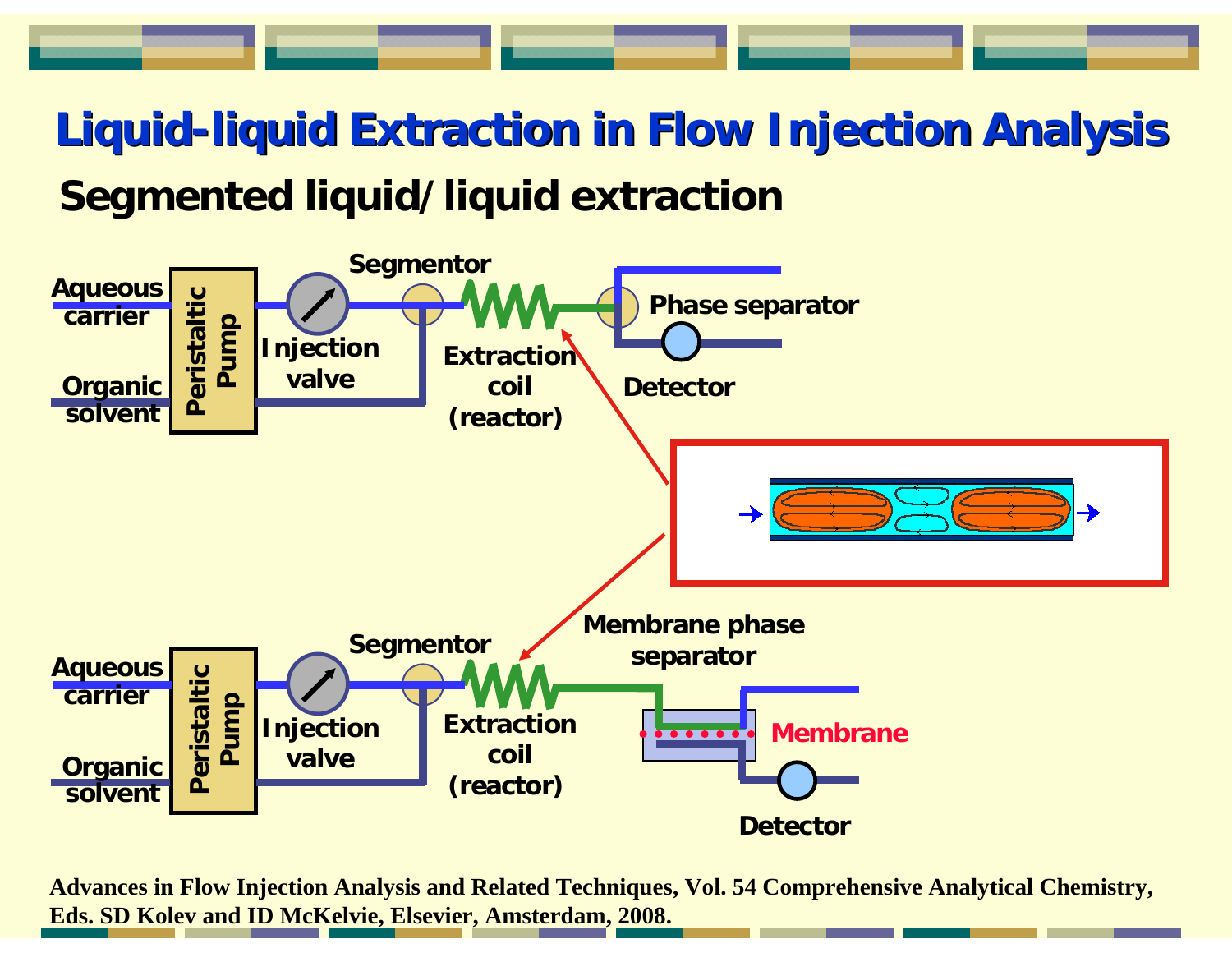# **Liquid-liquid Extraction in Flow Injection Analysis liquid Extraction in Flow Injection Analysis**

## **Unsegmented liquid/liquid extraction (Microporous Membrane Liquid-Liquid Extraction - MMLLE)**



**Advances in Flow Injection Analysis and Related Techniques, Vol. 54 Comprehensive Analytical Chemistry, Eds. SD Kolev and ID McKelvie, Elsevier, Amsterdam, 2008.**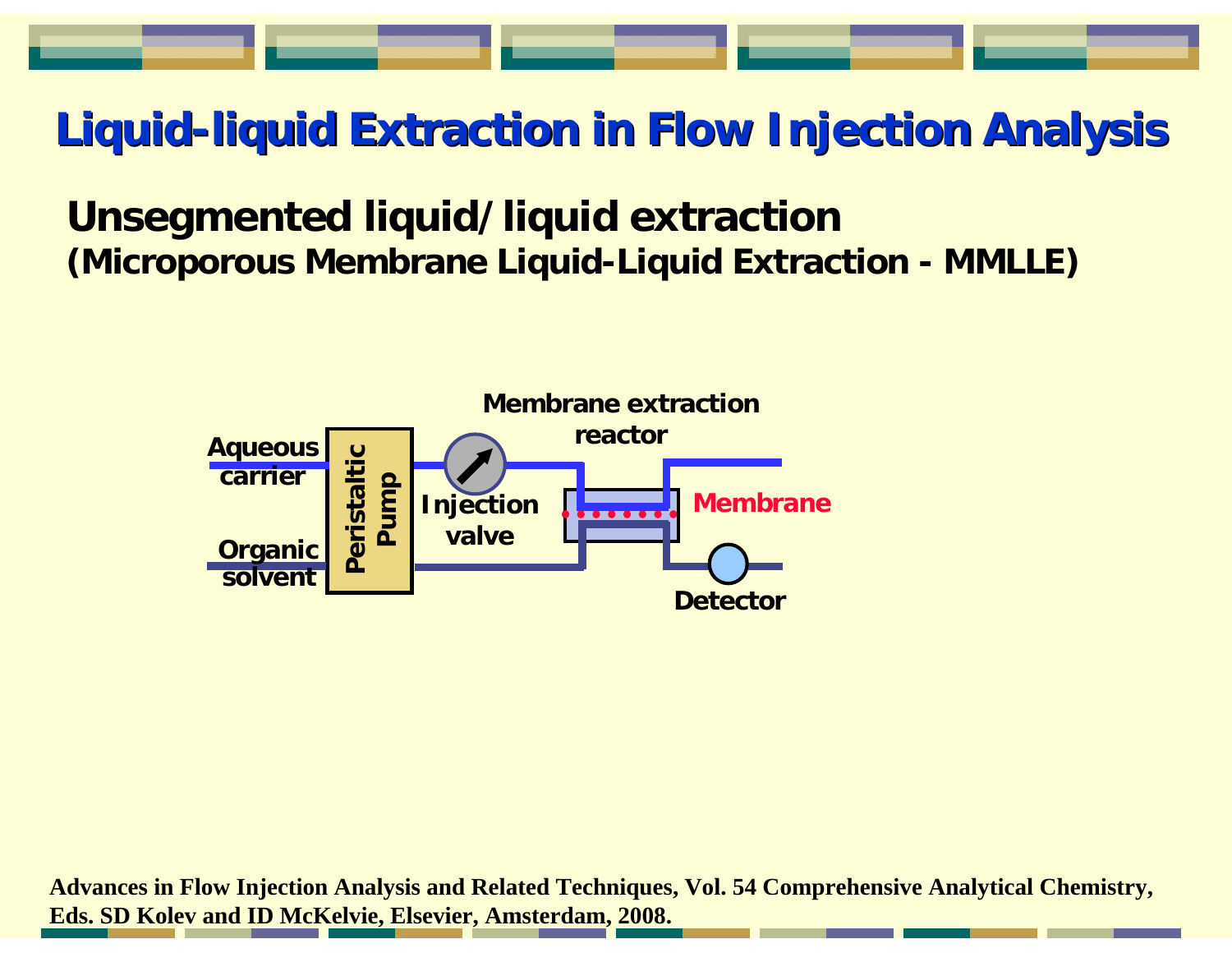# **Solvent Extraction vs Liquid Membrane Extraction**

## ¾ **Membrane extraction – main advantages**

- ¾ **Small amount of solvents**
- ¾**High selectivity**
- ¾**High flexibility**
- ¾**High enrichment factors**
- ¾**Integration of the extraction and back-extraction steps**

## ¾ **Types of liquid membranes**

- ¾**Bulk liquid membranes (BLMs)**
- ¾**Emulsion liquid membranes (ELMs)**
- ¾**Supported liquid membranes (SLMs)**
- ¾**Polymer inclusion membranes (PIMs)**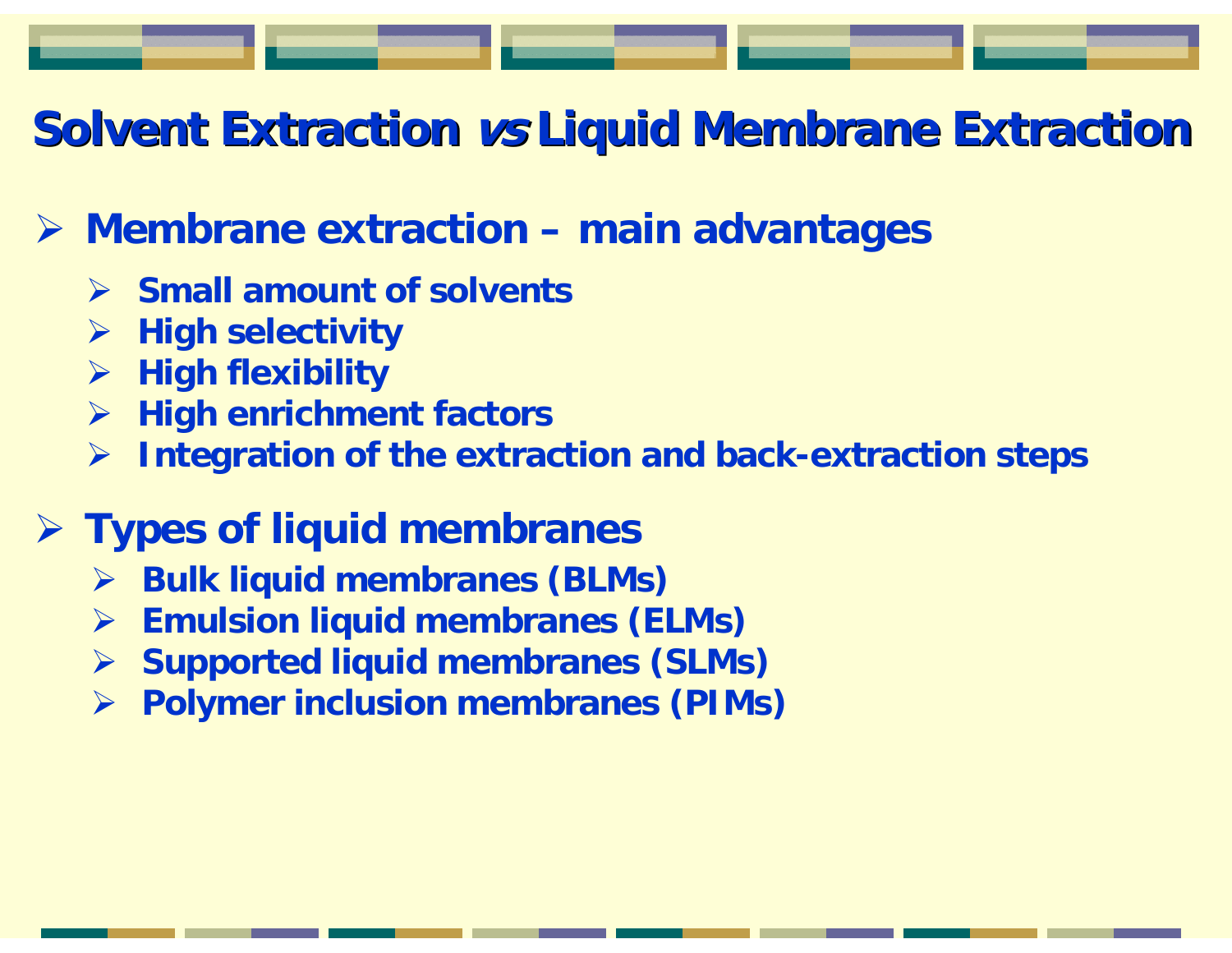# **Supported Liquid Membranes**

#### **Structure:**

Porous hydrophobic membrane (e.g. polytetrafluroethylene, PTFE; polyvinylidene fluoride, PVDF; polypropylene**) impregnated with a suitable organic liquid containing the extractant.**

### **Advantages:**

- **(i) Simple structure;**
- **(ii) Easy to use and to integrate the extraction and back-extraction steps.**

#### **Disadvantages:**

**Limited lifetime because of slow leaching of the membrane liquid phase into the adjacent solutions**

**SD Kolev, Liquid Membranes, in Encyclopedia of Analytical Science, Eds. P Worsfold, A Townshend, C Poole, Elsevier, Amsterdam (2005) 531-538.**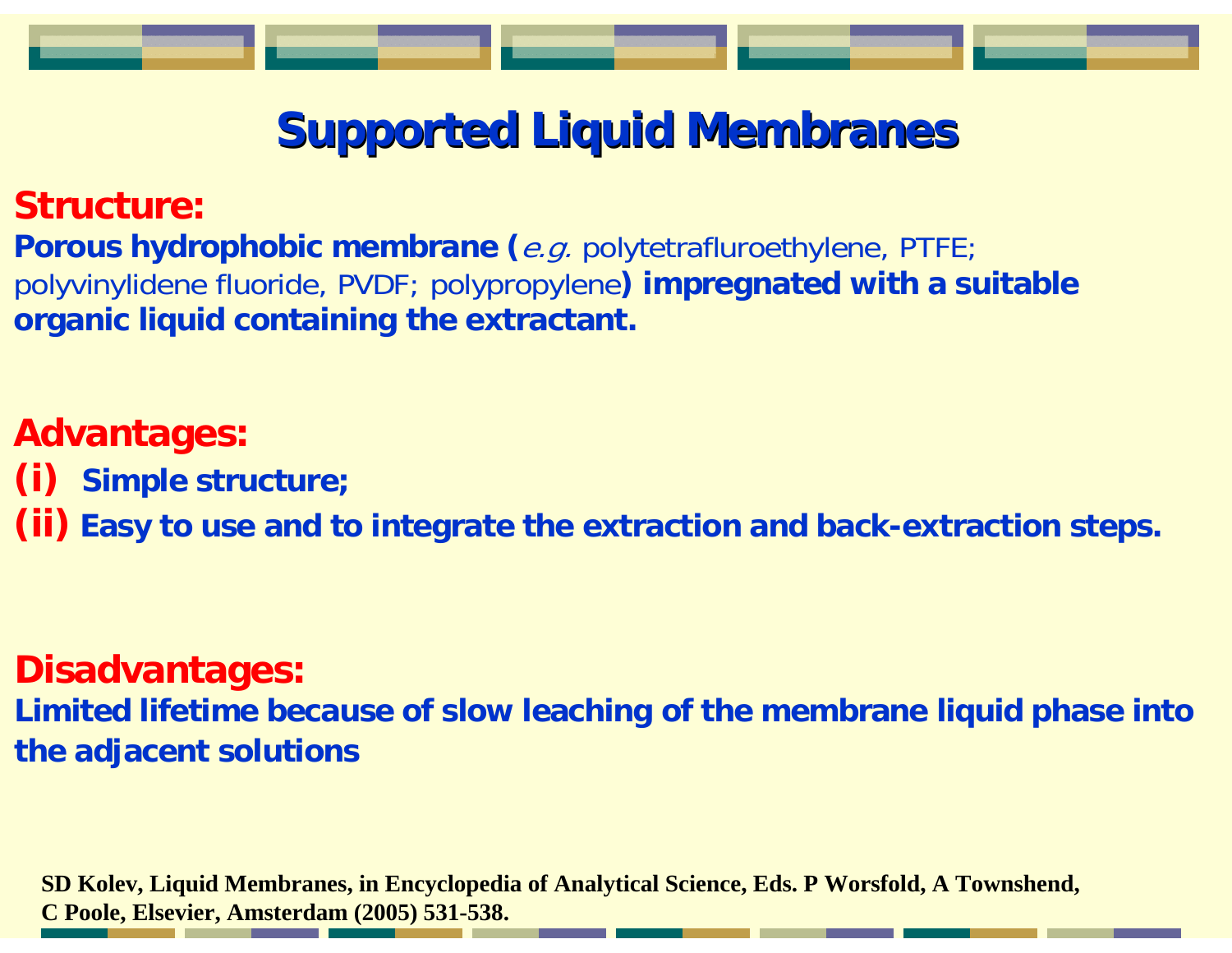# **Polymer Inclusion Membranes Polymer Inclusion Membranes**

## **Composition:**

- ¾ **Base polymer (**e.g. PVC, cellulose triacetate**)**
- ¾ **Extractant (**e.g. Cyanex 301/302/272, Aliquat 336, Alamine 336, di(2 ethylhexyl)phosphoric acid (D2EHPA) **)**
- **≻ Plasticizer/modifier (***e.g.* 2-nitrophenyloctylether, dioctylphthalate, *n*-decanol)

## **Physical characteristics**

- ¾ **Homogeneous**
- ¾ **Transparent**
- ¾ **Flexible and mechanically strong**

**Advantages:Longer lifetime than supported liquid membranes due to the reduced loss of the membrane liquid phase.**

**LD Nghiem, P Mornane, ID Potter, JM Perera, RW Cattrall, SD Kolev,** *J. Membr. Sci.* **281 (2006) 7.**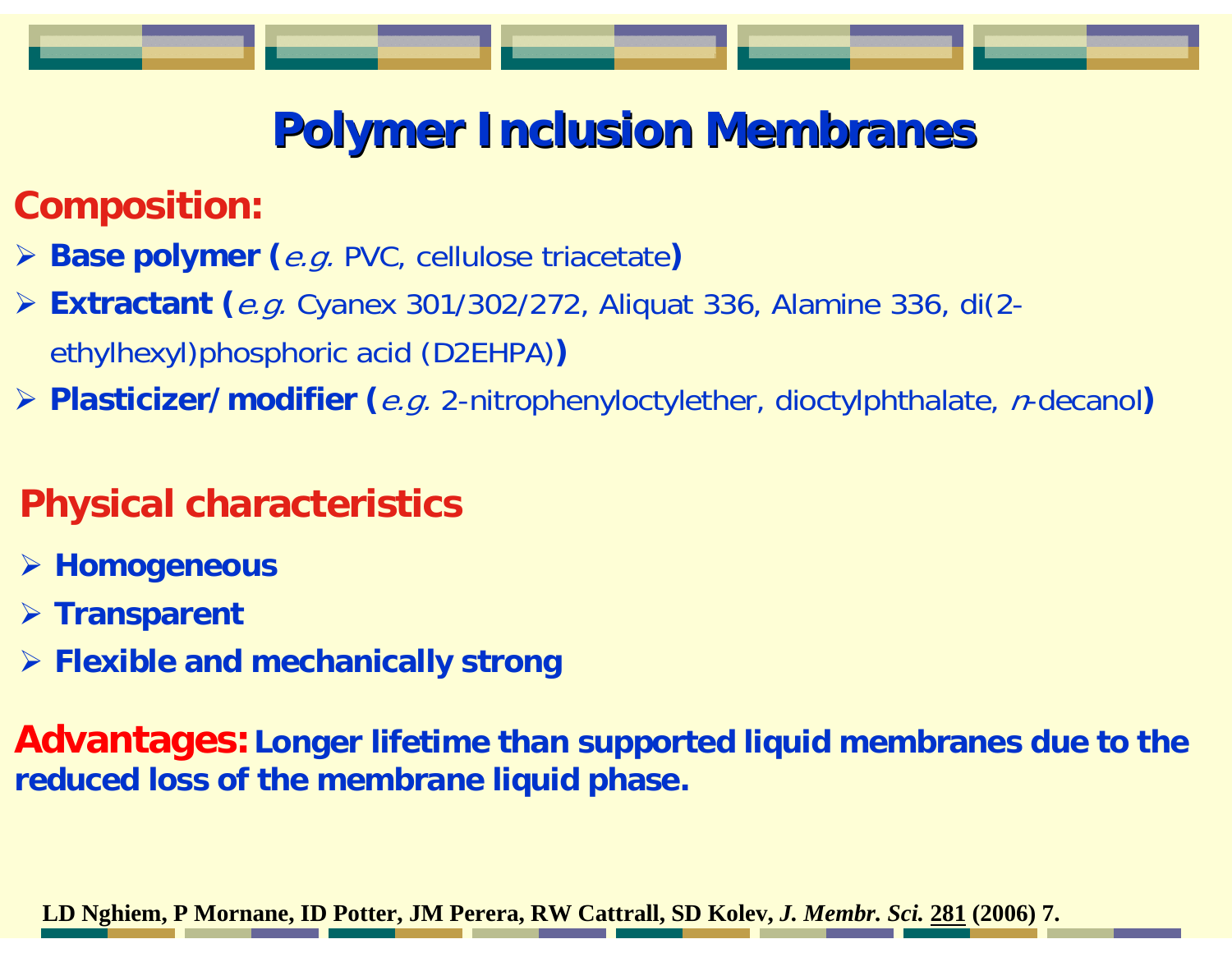# **Membrane Preparation**

## **PIM composition:**

#### **50% PVC40% D2EHPA**

**(di-2-ethylhexyl phosphoric acid)**



**10% DOP (dioctylphthalate)**





**SD Koleva, Y Baba, RW Cattrall, T Tasaki, N Pereira, JM Perera, GW Stevens,** *Talanta* **78 (2009) 795.**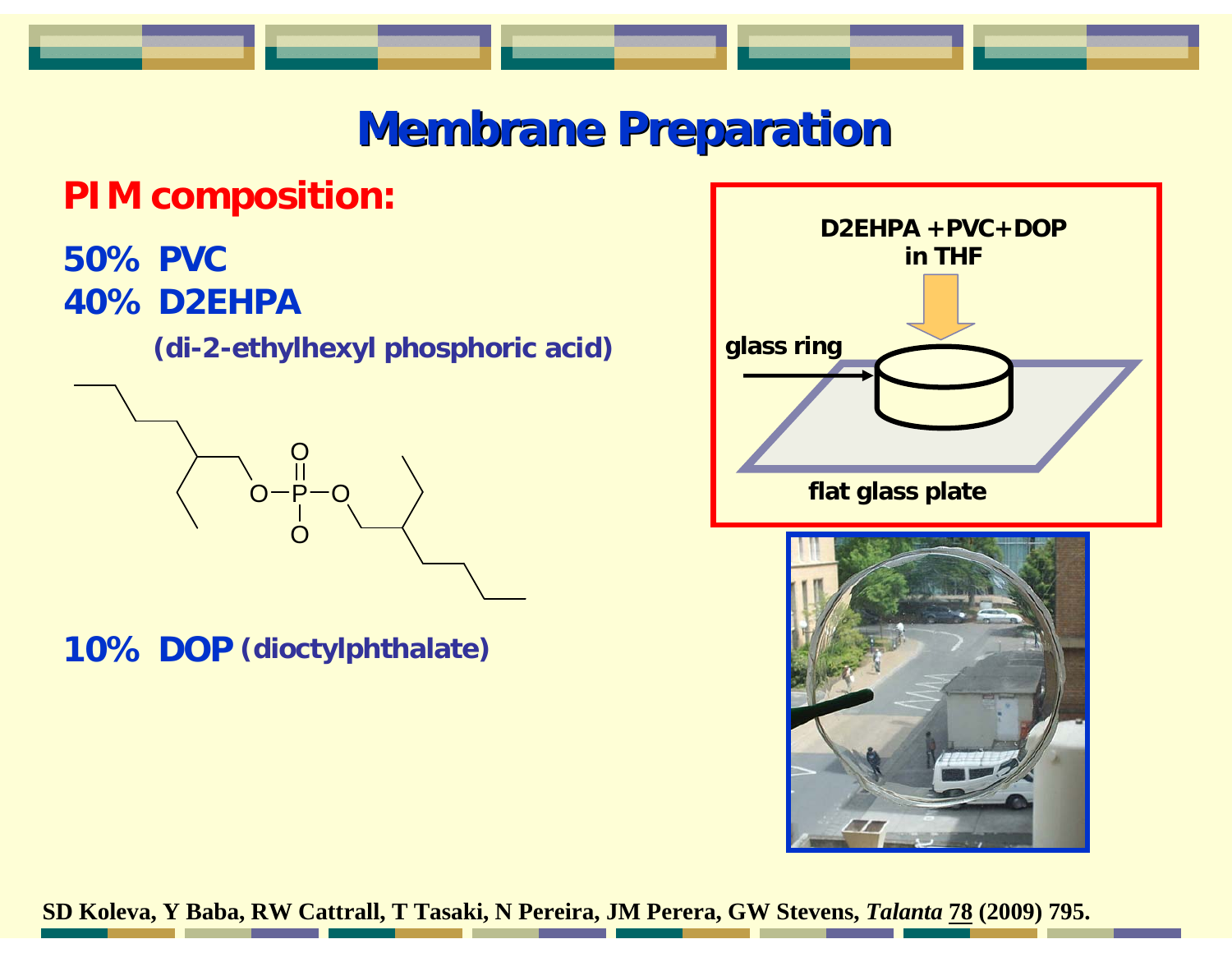# **Flow Injection System**





**Extraction** cell

**Donor stream: Donor stream:**  $Zn(II)_a$  + 3/2(HR)<sub>2 m</sub>  $\leftrightarrows$   $ZnR_2.HR_m$  +  $2H^+_{a}$ **Acceptor solution: Acceptor solution:**  $\left| \frac{ZnR_{2}H}{R_{m}} \right| + 2H^{+}_{a} \right| \stackrel{L}{\rightarrow} \left| \frac{Zn(II)}{a} \right| + \left| \frac{3}{2} \right| H R \right)_{2}$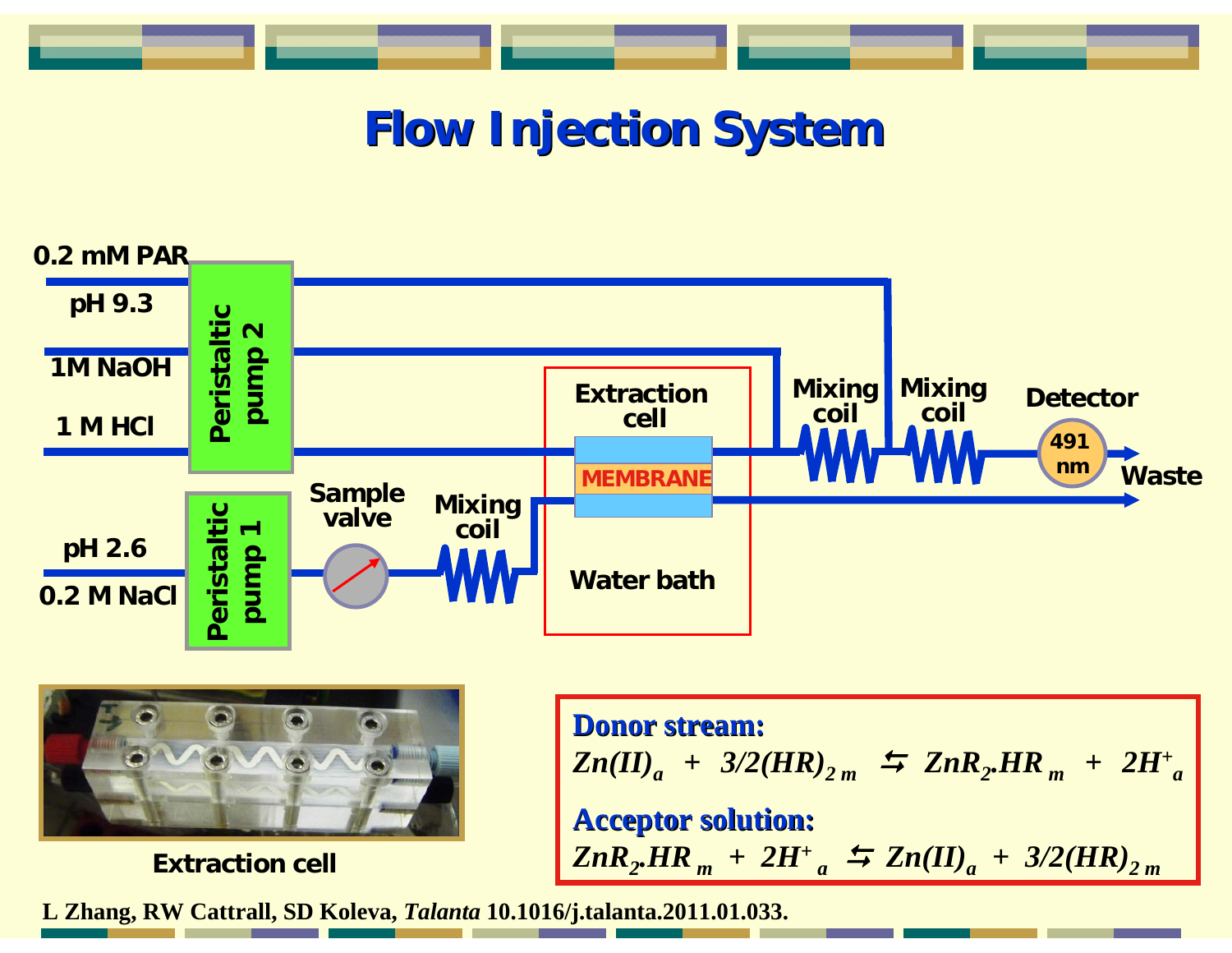# **Optimization of the Flow Injection System**

¾**Acceptor stream: stop-time (5 min) flow rate (0.85 mL min-1) after the stop-time**

¾**Donor stream:pH (2.6) flow rate (0.30 mL min-1 )**

¾**Reconditioning of the membrane: (10 min)**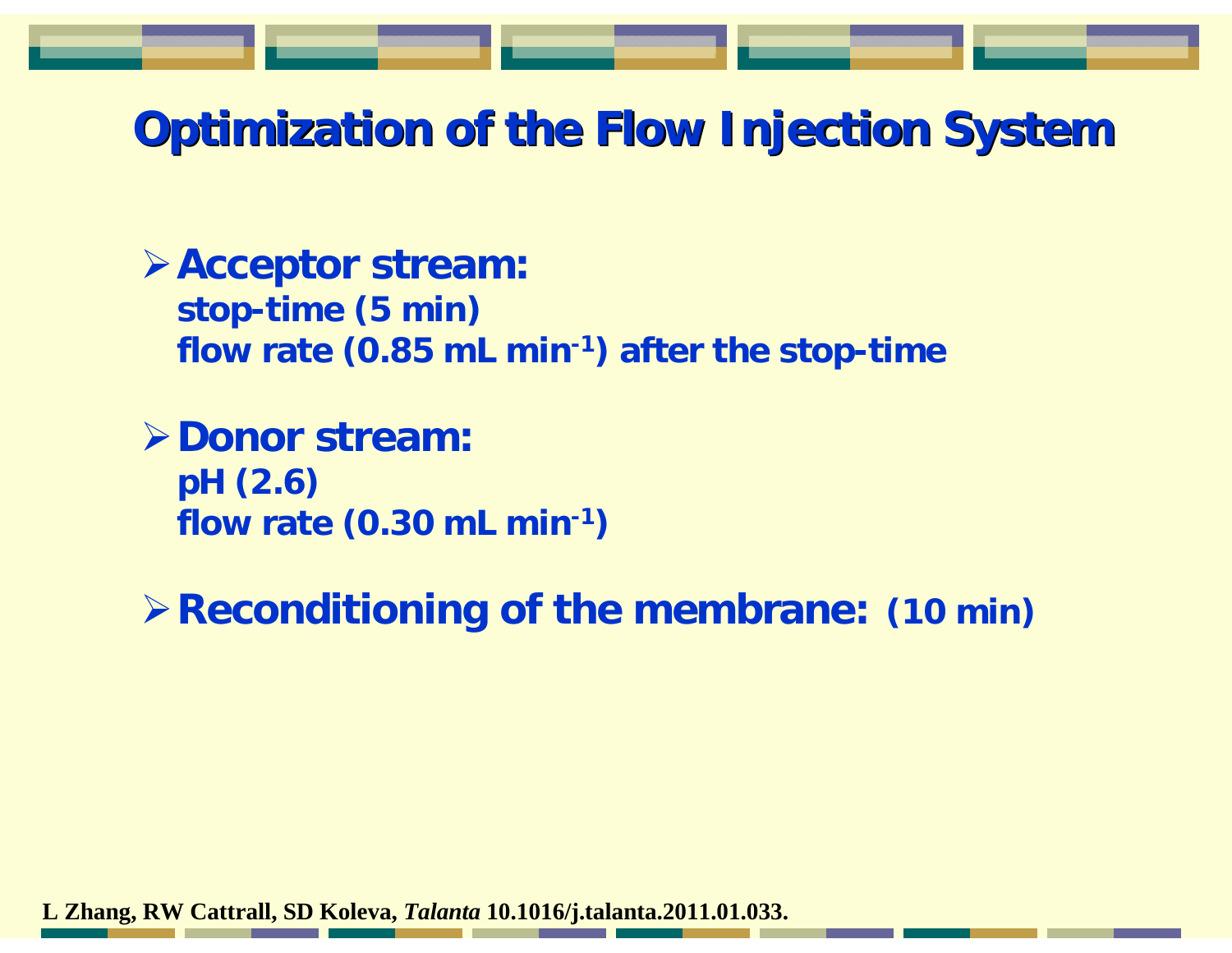# **Calibration of the Flow Injection System Analytical Figures of Merit**

| Sampling rate (h-1)      |          |
|--------------------------|----------|
| Detection limit (mg L-1) | 0.05     |
| $RSD$ $(\%)$             | 3.4      |
| Linear range (mg L-1)    | up to 30 |

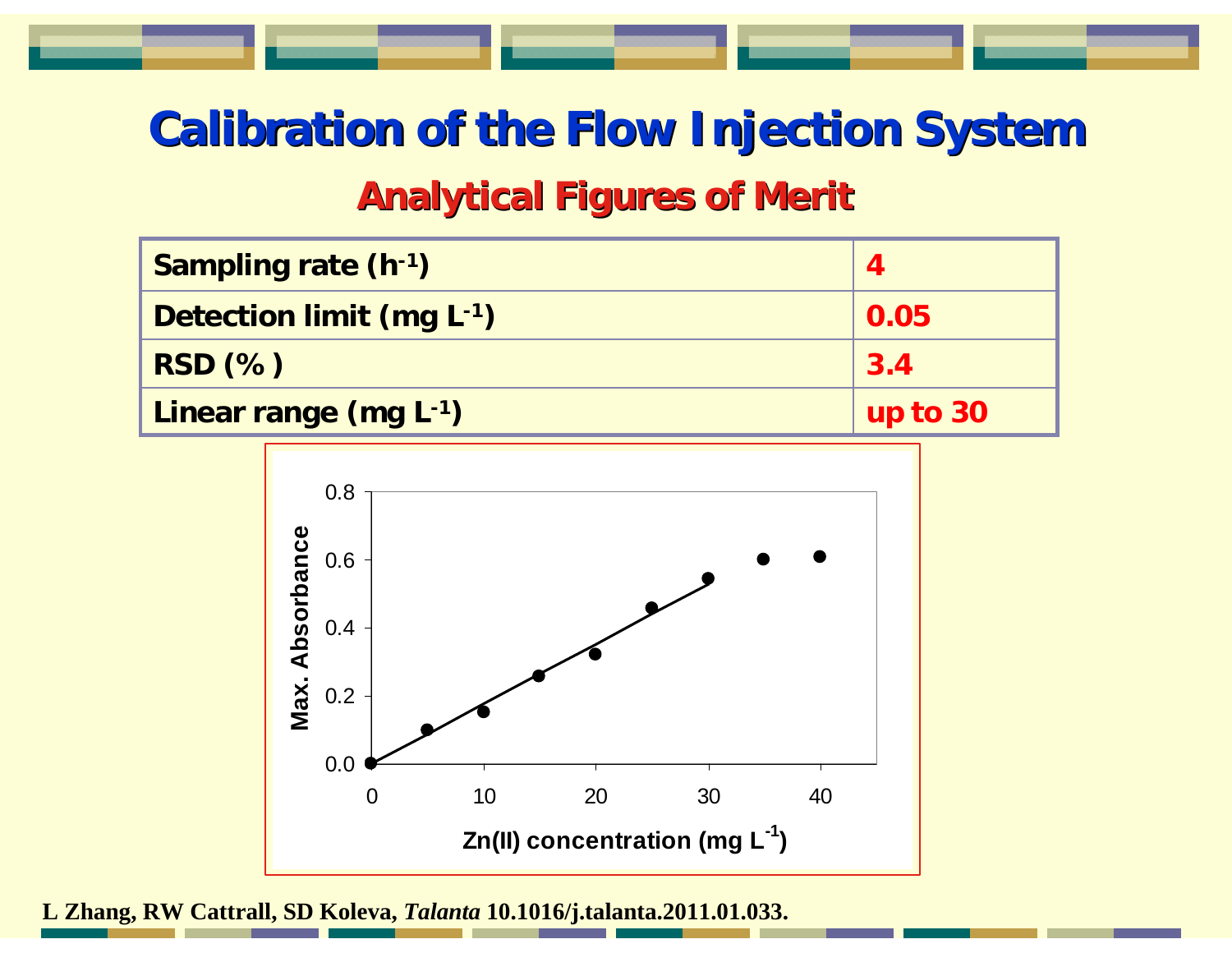# **Analysis of Real Samples**

| <b>Pharmaceutical samples</b> | $Zn(II)$ conc. (mg $L^{-1}$ ) |                |
|-------------------------------|-------------------------------|----------------|
|                               | <b>FIA</b>                    | <b>AAS</b>     |
| ZnSO <sub>4</sub>             | 6.76±0.13                     | 7.45±0.05      |
| Amino acid chelated Zn(II)    | 19.6±0.80                     | $19.0 + 0.1$   |
| <b>Galvanizing samples</b>    | $Zn(II)$ conc. $(g L^{-1})$   |                |
|                               | <b>FIA</b>                    | <b>AAS</b>     |
| 1                             | $67.1 \pm 0.7$                | $67.8 \pm 0.3$ |
| $\overline{2}$                | $53.9 \pm 1.2$                | $53.7 \pm 0.2$ |
| 3                             | 110±3                         | $115 \pm 0.3$  |
| 4                             | $54.7 \pm 0.7$                | $56.4 \pm 0.4$ |